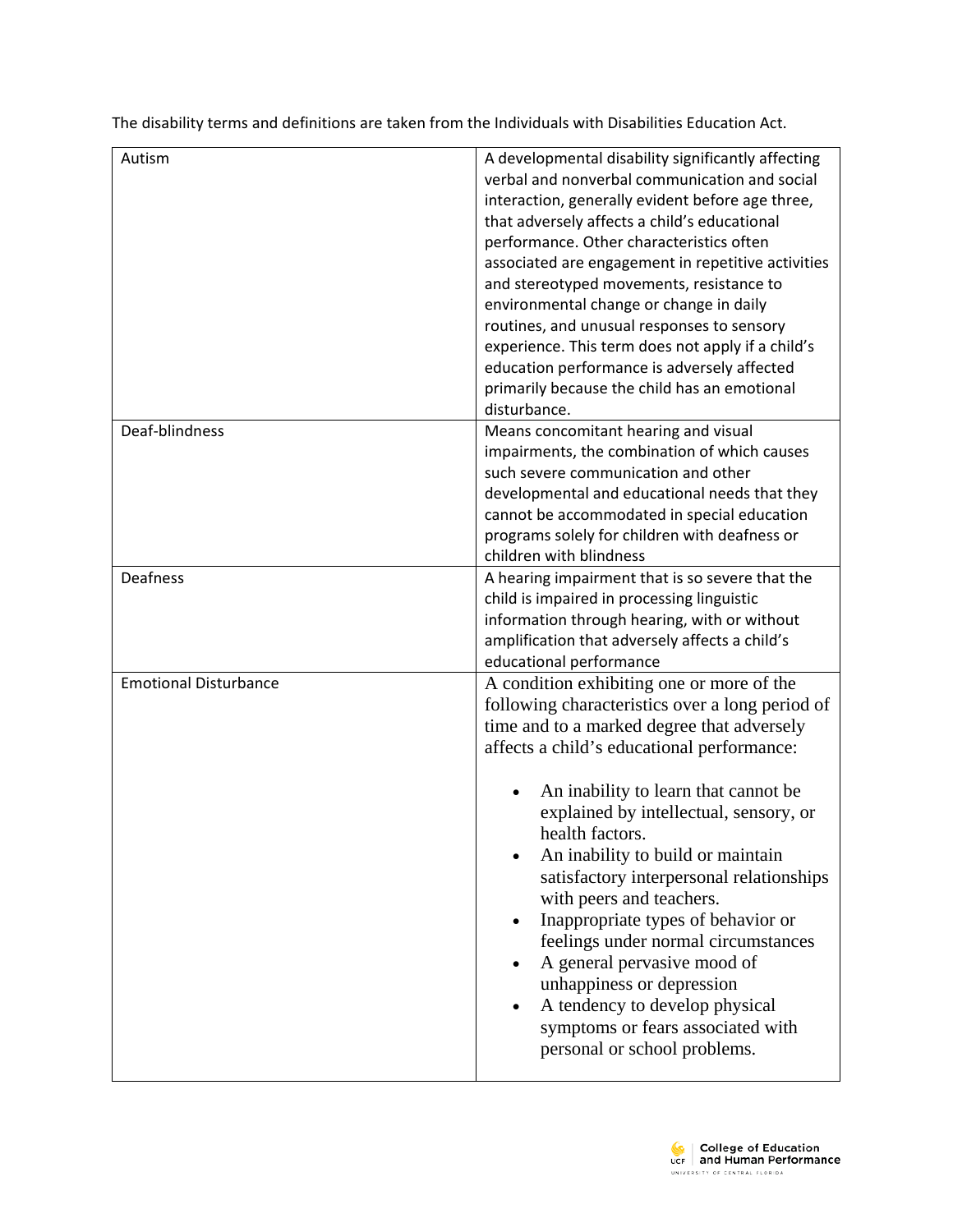| <b>Intellectual Disability</b>      | This term includes schizophrenia, but does<br>not apply to children who are socially<br>maladjusted.<br>Means significantly sub-average general                                                                                                                                                                                                                                                                                                                                                                                                                                     |
|-------------------------------------|-------------------------------------------------------------------------------------------------------------------------------------------------------------------------------------------------------------------------------------------------------------------------------------------------------------------------------------------------------------------------------------------------------------------------------------------------------------------------------------------------------------------------------------------------------------------------------------|
|                                     | intellectual functioning, existing concurrently<br>with deficits in adaptive behavior and manifested<br>during the developmental period, that adversely<br>affects a child's educational performance.                                                                                                                                                                                                                                                                                                                                                                               |
| <b>Hearing Impairment</b>           | An impairment in hearing, whether permanent or<br>fluctuating, that adversely affects a child's<br>educational performance but that is not included<br>under the definition of deafness in this section.                                                                                                                                                                                                                                                                                                                                                                            |
| <b>Multiple Disabilities</b>        | Means concomitant impairments (such as mental<br>retardation-blindness or mental retardation-<br>orthopedic impairment), the combination of<br>which causes such severe educational needs that<br>they cannot be accommodated in special<br>education programs solely for one of the<br>impairments. This term does not include deaf-<br>blindness.                                                                                                                                                                                                                                 |
| Orthopedic Impairment               | A severe orthopedic impairment that adversely<br>affects a child's education performance. The term<br>includes impairments caused by a congenital<br>anomaly, impairments caused by disease (e.g.,<br>poliomyelitis, bone tuberculosis), and<br>impairments from other causes (e.g., cerebral<br>palsy, amputations, and fractures or burns that<br>cause contractures).                                                                                                                                                                                                            |
| Other Health Impairment             | Means having limited strength, vitality, or<br>alertness, including a heightened alertness to<br>environmental stimuli, that results in limited<br>alertness with respect to the education<br>environment, that is due to chronic or acute<br>health problems such as asthma, attention deficit<br>disorder or attention deficit hyperactivity<br>disorder, diabetes, epilepsy, a heart condition,<br>hemophilia, led poisoning, leukemia, nephritis,<br>rheumatic fever, sickle cell anemia, and Tourette<br>syndrome; and adversely affects a child's<br>educational performance. |
| <b>Specific Learning Disability</b> | Means a disorder in one or more of the basic<br>psychological processes involved in<br>understanding or in using language, spoken or<br>written that may manifest itself in the imperfect<br>ability to listen, think, speak, read, write, spell or                                                                                                                                                                                                                                                                                                                                 |